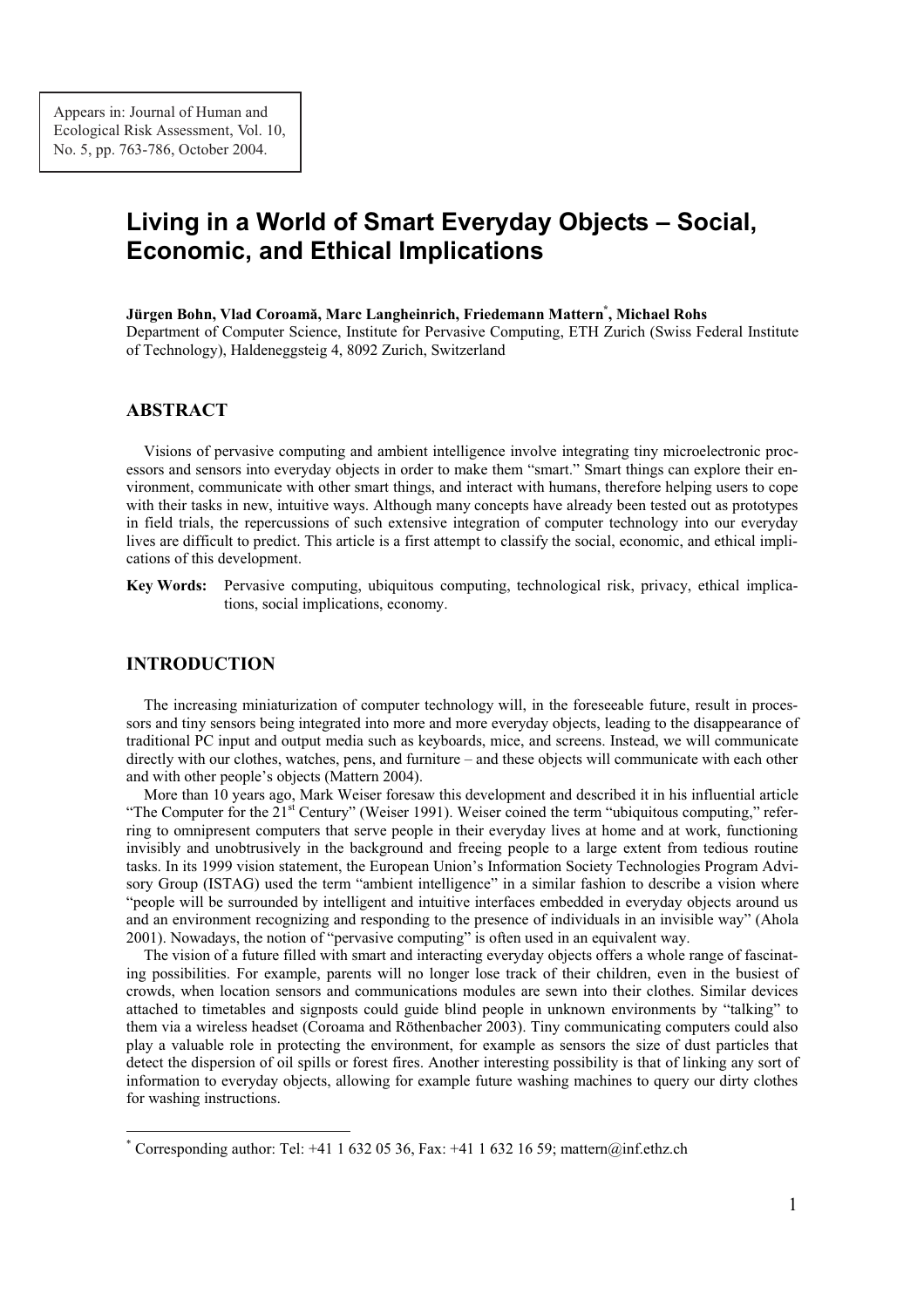While developments in information technology never had the explicit goal of changing society, but rather did so as a side effect, the above-mentioned visions expressly propose to transform society by fully computerizing it. It is therefore very likely that this will have long-term consequences for our everyday lives and ethical values that are much more far-reaching than the Internet with all its discussions about spam e-mails, cyber crime, and child pornography. With its orientation towards the public as well as the private, the personal as well as the commercial, it aspires to create technology that will accompany us throughout our entire lives, day in and day out. And if Mark Weiser's vision of "invisible computing" actually materializes, we won't even notice any of it.

It seems to be clear that with these technical developments – pushed through largely unnoticed by the general public and extending quite rapidly into our everyday lives – unanticipated (if not unacceptable) standards could soon be set for the rest of our lives. In the following, we examine the driving factors behind the visions of pervasive computing and ambient intelligence – from a technical as well as an economic perspective – and we try to illustrate the social and ethical implications of a "smart world" that connects everything to everything else, where anywhere can potentially be contacted from anywhere else, and where everybody could conceivably interact with anybody (and anything) else.

## **TECHNOLOGY TRENDS**

The driving force behind continuing technological progress in the field of information technology is the long-term trend in microelectronics: Moore's Law (Moore 1965), drawn up in the late 1960s by Gordon Moore and roughly stating that the power of microprocessors doubles about every 18 months, has held true with astonishing accuracy and consistency. A similarly high increase in cost-efficiency can be observed for some other technological parameters such as storage capacity and communications bandwidth. To put it another way, prices for microelectronic functionality with an equivalent amount of computing power are falling radically over time. This trend, which is expected to continue for at least another 15 years, means that computer processors and storage components will become much more powerful, smaller, and cheaper in the future, so that there will be an almost unlimited supply of them.

Even more important are the results of microsystem technology and nanotechnology. These could lead, for example, to flexible displays or electronic paper. Another interesting development is radio sensors that can report their readings within a few meters distance without an explicit energy supply – such sensors obtain the necessary energy from the environment or directly from the measuring process itself.

Electronic labels (so-called "smart labels" or RFID tags) also operate without their own energy supply. Depending on their construction, these are less than a square millimeter in area and thinner than a piece of paper. In some ways, this is a further development of the well-known anti-theft technology involving security gates in department stores. However, this is not just about the binary information "paid / stolen"; within milliseconds, several hundred characters could be read and written "wirelessly" up to a distance of a few meters (Finkenzeller 2003).

What is interesting about such remote-inquiry electronic markers is that they enable objects to be clearly identified and recognized, and therefore linked in real time to an associated data record held on the Internet or in a remote database. This ultimately means that specific data can be associated with any kind of object. If everyday objects can be uniquely identified from a distance and furnished with information, this opens up application possibilities that go far beyond the original purpose of automated warehousing or supermarkets without cashiers.

Significant advances have also been made in the field of wireless communications. Especially interesting are recent short-range communications technologies that require very little energy, making it possible to produce designs that are much smaller and cheaper than today's mobile phones. Intensive research is also being carried out into improved options for indicating the position of mobile objects. As well as increased accuracy (currently around ten meters for the GPS system), the aim is also to make the devices much smaller.

If you summarize these technology trends and developments – tiny, cheap processors with integrated sensors and wireless communications capability, attaching information to everyday objects, the remote identification of objects, the precise localization of objects, flexible displays based on polymers, and electronic paper – it becomes clear that the technological basis for a strange new world has been created: eve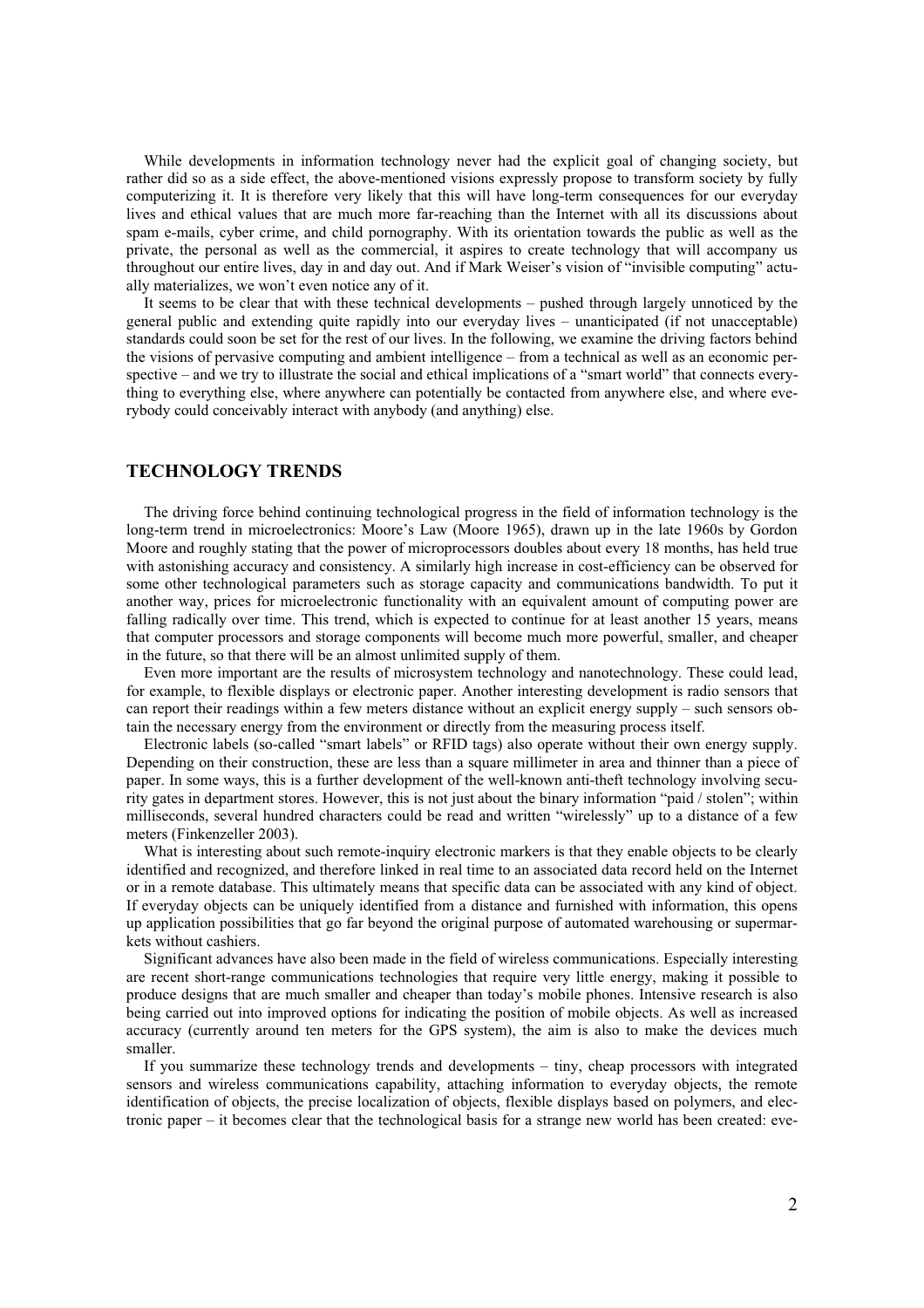ryday objects that are in some respects "smart," and with which we can even communicate under certain circumstances.

There are various ways of implementing such communication with things. As one example, imagine everyday objects such as furniture, packaged food, medication, clothing, or toys being equipped with an electronic label containing a specific Internet address as digital information. If you can then read this Internet address with a portable device just by pointing it at the object, this device can, independently and with no further assistance from the object in question, access and display the associated information from the Internet via the mobile phone network. The user has the impression that the object itself has "transmitted" the information, although in fact it has been supplied to the display device via the Internet. The information could be, for example, operating instructions, or cooking instructions for a ready-to-serve meal, or the information leaflet for medication. The details of what is displayed may depend on the "context" – for example, whether the user is a good customer and paid a lot of money for the product, whether he is over 18 years of age, what language he speaks, or his current location, – but also maybe whether he has paid his taxes on time…

The foreseeable technological developments will therefore add an additional new quality to everyday objects – these might be able not only to communicate with people and other "smart" objects, but also to discover where they are, which other objects are in their vicinity, and what has happened to them in the past, for example. Objects and devices could thus behave in a context-sensitive manner and appear to be "smart," without actually being "intelligent."

While technological advances such as miniaturization, increasing computing power, and wireless connectivity open up the possibility of new applications, critics (Adamowsky 2000; Araya 1995; Lucky 1999) argue that it is not yet clear how these possibilities are actually going to be put into practice: we are "brilliant on means, but pretty hopeless when it comes to ends" (Thackara 2001). However, this innovation dilemma – we may know how we can create incredible things, but we don't know what needs they are supposed to meet – is only superficial. The following section describes potential economic benefits that ubiquitous-computing technology offers when it comes to industrial processes – benefits that will be a prominent driver for the proliferation of pervasive computing, perhaps even more than the above-mentioned technological progress itself.

## **PERVASIVE COMPUTING AND THE ECONOMY**

"The most profound revolutions are not the ones trumpeted by pundits, but those that sneak in when we are not looking" (Weiser 1993, p.72). What Mark Weiser formulated over ten years ago accurately describes the current atmosphere surrounding the field of pervasive computing. While personal gadgetry in the form of smartphones and Internet fridges continues to bedazzle the press, industry has quietly begun setting its sights on the enormous business potential that technologies such as wireless sensors, RFID tags, and positioning systems have to offer. Analysts call it the real-time economy or now-economy (Siegele 2002b), where more and more entities in the economic process, such as goods, factories, and vehicles, are being enhanced with comprehensive methods of monitoring and information extraction. Ultimately, the whole lifecycle of products, beginning with the "birth" of their components and ending with their complete consumption (or recycling), can be witnessed (and, to some extent, even controlled) in real time.

Two important technologies form the core of these new economic processes and applications: the ability to track real-world entities, and the introspection capabilities of smart objects. Tracking objects in real-time allows for more efficient business processes, while objects that can monitor their own status via embedded sensors allow for a range of innovative business models.

### **Staying on Track: Smart Products**

Inventory management obviously benefits from accurate, real-time information on the location and condition of goods, equipment, and manpower. If a company does not know the location and condition of its stock, and how long it has been in the warehouse, significant costs are incurred. Missed profits, oversized inventories, and the devaluation of goods depreciating in the warehouse are possible consequences of a lack of information. The stocktaking required for business or legal reasons also typically requires a considerable amount of effort. Stocktaking is not only expensive; it is inherently error-prone as well. A factory floor or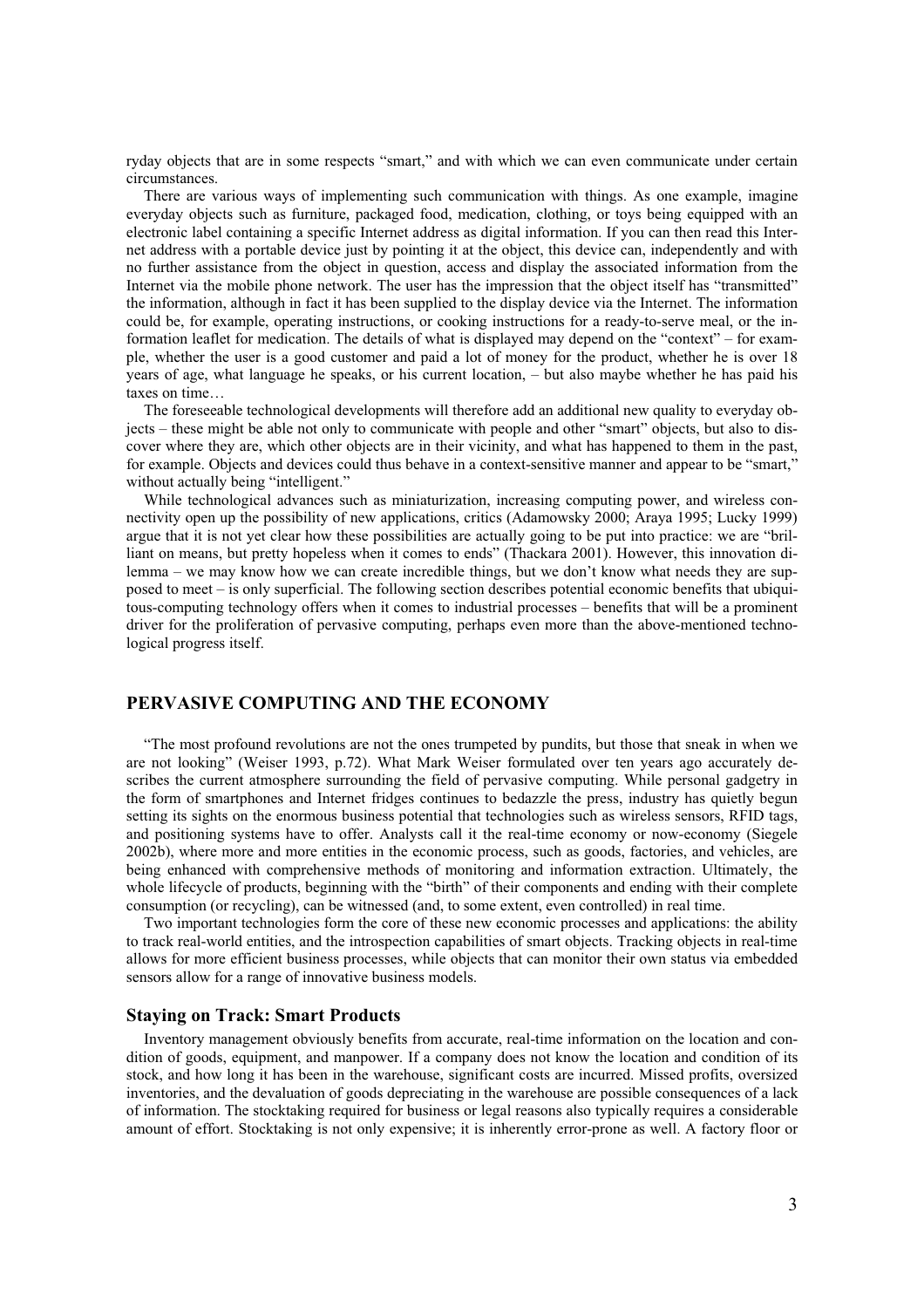warehouse equipped with technologies such as indoor localization and automatic identification can largely automate the stocktaking process, thereby reducing costs.

If several companies along a supply chain simultaneously use such precise inventory data in addition to real-time order information, they can achieve additional savings by significantly attenuating the so-called "bullwhip effect" (Lee *et al.* 1997). This effect, often noticed in practice, describes the following phenomenon: although consumer demand for a product remains almost constant over time, small changes in this demand amplify along the supply chain and ultimately result in either excess production (and associated storage costs) or sudden interruptions to supply (and associated missed sales). However, the more information transparency there is along the supply chain, the more these undesirable effects are attenuated (Joshi 2000). By making comprehensive information available along the supply chain, a significant reduction in the bullwhip effect can be achieved.

A further step towards the now economy is the constant monitoring of critical product parameters (e.g., of temperature-sensitive goods such as chemicals or groceries) by tiny wireless sensors. Equipped with communications capabilities, such "introspective" goods are not only able to monitor themselves, but can also communicate relevant parameters to the outside world (Fleisch 2002). Smart goods could observe their condition while in transit and trigger an alarm in the event of excessive temperatures, which could  $-$  if appropriate – lead to an automatic reordering of damaged goods. Alternatively, the goods could also attempt to take corrective action, for example by controlling the temperature of their container: "As sensors improve and always-on connectivity becomes a reality, products will be able to do something about their condition" (Ferguson 2002, p. 143). In this way, "self-conscious" products (i.e., products that perceive their condition, analyze it, and attempt to change their situation if they are dissatisfied with it) would lower the total transaction costs by reducing the time necessary to procure replacements for damaged goods.

#### **Anything, Anywhere: Innovative Business Models**

The benefits of a world full of smart objects do not stop at the factory floor. Once comprehensive infrastructures for tracking goods and facilitating communication among "self-conscious" objects are in place, ambient intelligence throughout our environment – in private homes, cars, trains, and public places – would facilitate a range of new applications and business models. The prospect of their revenue streams might become another substantial driver for the deployment of pervasive-computing technologies in the near future.

#### **Real-Time Shopping**

"See a great sweater on someone walking by? Find out the brand and price, and place an order. Or maybe you'll be wearing the sweater and earning a commission every time someone near you sees and buys." This vision (Ferguson 2002, p. 144) describes a future, maybe not that far off, in which the boundary between the real world and the world of information has become blurred. Invisible tags embedded in most products would allow consumer devices to read out the unique identification number of an item and use this to access the object's virtual representation in the information world, which in turn could provide the user with a wealth of background information (e.g., ingredients, product reviews, etc.) as well as direct links to online (or even real-world) shops selling this item. People could shop on the move – on the streets, in buses, or whilst chilling out in their favorite bar at night – and every item sold could in turn become a new sales channel.

In a more proactive fashion, smart products could begin to subtly advertise themselves, or even use cross-marketing to advertise their "friends." A smart refrigerator could, for example, recommend recipes based on both the groceries it contains, and on the items currently discounted at the local supermarket. It could also accrue reward points every time goods of a promoted brand are stored in it. With the help of ubiquitous-computing technology and the detailed profiles it enables, prices of everyday goods could even be adjusted to suit individual customers. In the vendor's ideal world "each consumer would be quoted an individual price, which […] exactly corresponded to his readiness to pay" (Skiera and Spann 2002, p. 275) – economists call this "perfect price discrimination." Such individual prices have to be introduced carefully, however: the online-bookseller Amazon discovered that such perfection might not be universally appreciated, after their trial of individual DVD prices had to be suspended almost immediately due to massive customer criticism (Siegele 2002a; USA Today 2000).

The ultimate in shopping may be achieved when all the decision-making is removed from people, and things do the shopping themselves (see the section on social challenges below for a discussion of pervasive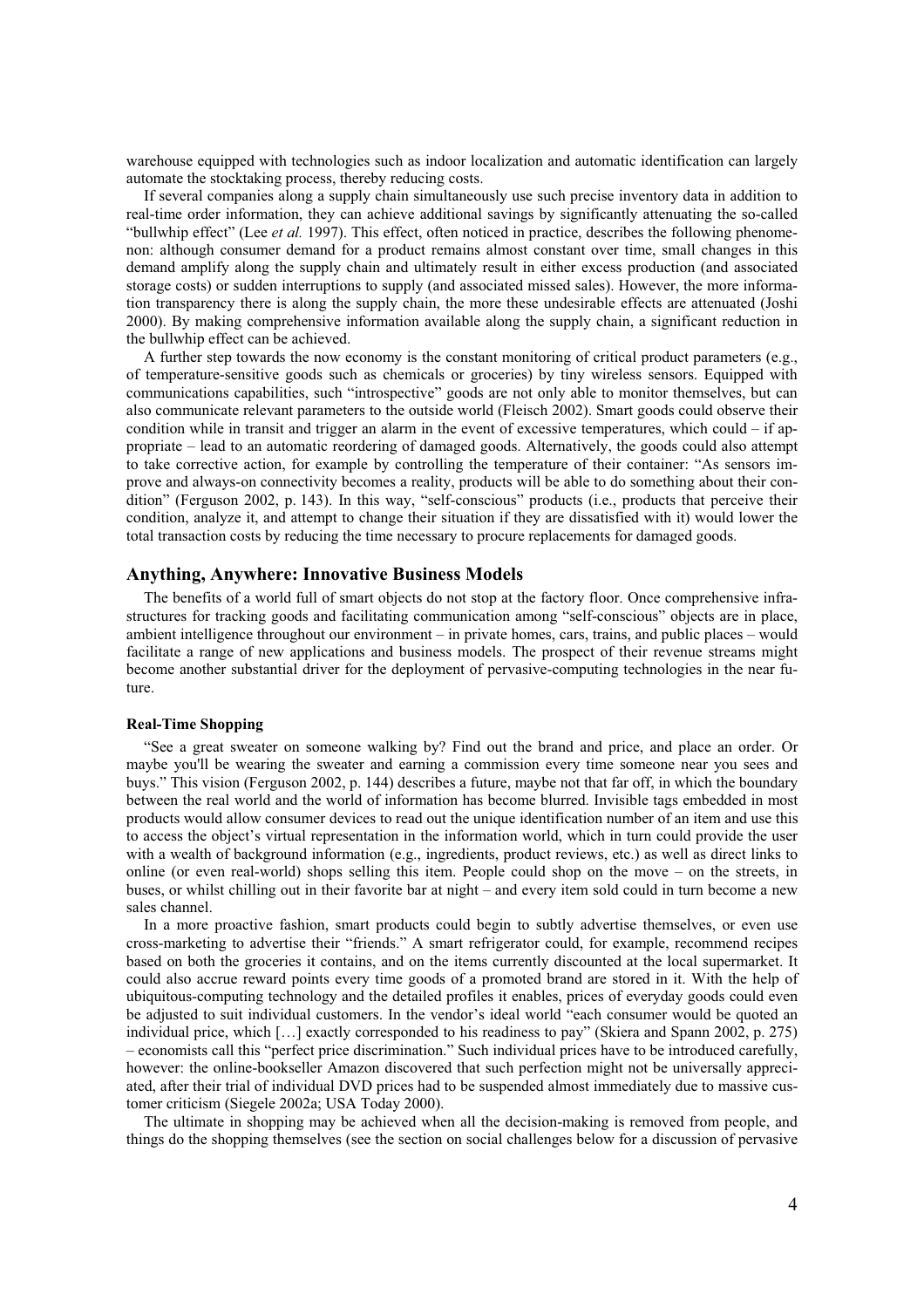computing and consumer control). The business consultancy Accenture has already coined a phrase for this – "silent commerce" (Accenture Technology Labs 2001). Their vision of "autonomous purchasing objects" not only includes photocopiers responsible for ordering their own paper, but also Barbie dolls that delight children (and their parents…) by ordering new clothes with their own pocket money: "Barbie detects the presence of clothing and compares it with her existing wardrobe – after all, how many tennis outfits does a doll need? The toy can buy straight from the manufacturer via the wireless connection... She can be constantly and anonymously shopping, even though the owner might not know it" (Maeder 2002, p. 6).

Apart from such rather questionable ways of increasing sales revenues, however, the "smartness" of objects might also facilitate trading at a more fundamental level, by reducing information asymmetries (Akerlof 1970): goods could not only "talk" about their price, ingredients, and availability, but also provide a detailed history of their production, use, and repair. A used car could give a detailed list of the parts that have been replaced or repaired over the course of its lifetime, thus reducing the amount of trust the buyer must have in the seller. Organic food could provide consumers with a comprehensive history of its cultivation, fertilization, and processing, potentially increasing their willingness to pay a premium for it. Obviously, in order for consumers to trust this information, it would either require verification from trusted third parties, or some sort of technical means to prevent tampering (much like odometers today). However, by increasing the overall market transparency, both for new and used goods, an environment supporting trustworthy pervasive-computing systems could potentially increase overall market activities by reducing the uncertainty inherent in many transactions today.

## **Pay-per-use?**

In a future full of smart objects, we may not only be tempted to buy (and have the ability to shop) just about anywhere at any time, we may also have to buy just about everywhere, all the time. Digital rights management systems that have recently been developed for distributing digital music and video are a first step in this direction. These systems make it possible for owners of digital content to exert control over the access to digital information even after it has been sold – Buena Vista's Disney home video unit, for example, recently started selling DVDs that render themselves unplayable 48 hours after unpacking (Reuters 2003). Digital rights management systems could even be programmed to require a continuous payment while listening to digital music or watching digital video. Such pay-per-use models have traditionally been used for phone calls or public utilities (e.g., electricity, gas), but could now – in a ubiquitous-computing world – be implemented using everyday objects equipped with sensors and communications capabilities. Furniture, for instance, could monitor its usage (e.g., a sofa could count the number of persons that sit on it, the persons' weight and seating time) and create a monthly itemized billing statement. While private homes might still prefer owning their beds rather then being billed for sleeping in them, corporate buyers with a high turnover of furniture (such as hotels or offices) could potentially provide a sufficiently large customer base for such a business model to develop. However, as with the market transparencies described above, mechanisms would need to be in place in order to assure both parties that the sensor readings had not been tampered with.

#### **No risk, no premium**

Information asymmetry is not only a hindrance for trading, but also affects the risk management (moral hazard) of insurance companies. Typically, insurers use broad categories such as age or location in order to judge the risk involved in providing individual coverage, e.g., for health or car insurance. An ambientintelligence environment, however, would allow for a much more fine-grained calculation of the individual risks involved. A smart car, for example, could provide detailed information about the driving style and parking habits of its owner, thus providing the insurer with a much better assessment of the likelihood of an accident or theft. For "safe" drivers, this would result in reduced insurance premiums as they would be exempted from paying for the insurer's uncertainty regarding their driving style.

Insurance rates could even become entirely dynamic, reducing or increasing the premium in a "pay-peruse" fashion in real time, e.g., during driving. Taken to the extreme, the current insurance rate, similar to today's indicators showing current gas consumption, could be calculated on the spot and displayed in an "insurance meter", based on the time of day, the route traveled, weather and road conditions, and of course driving style. Similar adjustments could be made for home owners' insurance (new furniture automatically registers its net worth when placed inside the home) or health insurance (smoking a single cigarette would increase the rate, a walk in the park decrease it). Even in the case of an actual insurance claim, smart ob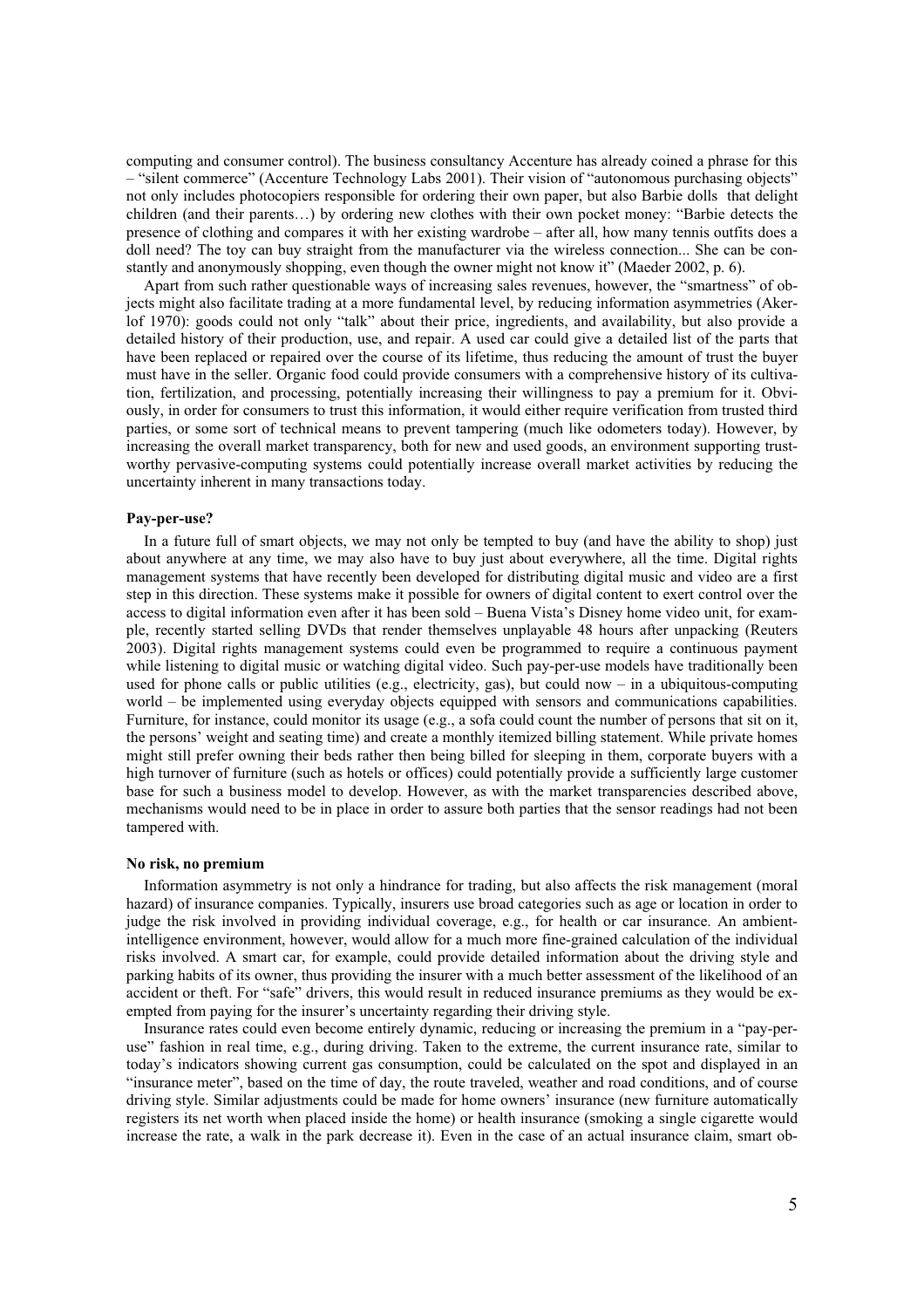jects could significantly lower the insurer's cost by observing the circumstances of an accident or by noticing which items were actually missing after a break-in.

Obviously, such detailed activity records would constitute a serious privacy hazard for many consumers. While technical remedies might be possible (e.g., data would be encrypted before being sent to the insurer, who would need an authorized key from the customer – or law enforcement – to read it in case of an accident), both the increased complexity and the limited usefulness to the insurer of such encrypted information would most likely favor the privacy-threatening alternatives. Even if customers had the choice of opting out, drivers who did not wish to pass their details on to their insurer would most likely have to pay a considerably higher premium, as the insurer's risk would be spread among fewer and fewer non-participating customers. This would not only limit the desired freedom of choice, particularly for low-income drivers, but also implicitly accelerate the move away from fixed rates to cheaper dynamic (but privacy-invading) solutions.

#### **An Economy on Autopilot**

Despite the number of potential economic advantages described above, there are also substantial risks involved when relying on ubiquitous-computing technologies for large parts of an economy. The increasing automation of economically relevant aspects and the exclusion of humans as decision makers could certainly become a cause for concern. Under "normal" circumstances, automated control processes increase system stability – machines are certainly much better than humans if they have to devote their whole attention to a particularly boring task. But situations that have not been anticipated in the software can easily have disastrous consequences if they are not directly controlled by humans (as tragic accidents involving airplane autopilots have shown in the past). Other problems might arise from the intricate interplay of several automated processes, which might quickly escalate into an unanticipated feedback loop that gets out of control. For example, the stock market crash of 1987 was partly caused by newly implemented trading software (Siegele 2002b), which was designed in such a way that it would trigger the sale of shares whenever a certain pattern appeared in the daily fluctuations of their prices. Since a large number of traders were using the same software, the first appearance of this pattern caused a flood of sales, which in turn reinforced the software's selling pattern and thus triggered the crash.

Another risk stems from the increased efficiency of an economy supported by ubiquitous-computing technologies. While detailed tracking and inventory systems, along with smart, "self-conscious" products, allow a company to trim production and stock keeping as much as possible, this lack of "slack" in the production process also increases the risk that unforeseen interruptions can have grave consequences. In the case of supply chain management, for example, the attenuation of the bullwhip effect permits a reduction in storage capacity. However, if all companies along the delivery chain drastically reduce their stocks, one small unexpected interruption in supply by the weakest member would immediately halt all production along the whole chain.

The automation and acceleration of the economy increases not only the potential for possible savings, but also influences the associated risks in these types of complex and sensitive systems. Nevertheless, the increased flexibility and control that a world of pervasive computing offers will certainly be an important incentive for businesses to drive its deployment in the near future. Therefore, it is important that the ambient-intelligence landscapes we build should be both reliable and socially acceptable. We will come back to these issues in a later section. For now, we want to take a closer look at what probably constitutes the most visible implication of an economy driven by pervasive-computing technologies, namely its threat to personal privacy.

## **PRIVACY IN PERVASIVE COMPUTING**

Intelligent fridges, pay-per-use scenarios, and dynamic insurance rates paint a future in which all of our moves, actions, and decisions are recorded by tireless electronic devices, from the kitchen and living room of our homes to our weekend trips in our cars. Not surprisingly, many critics see this as "an attempt at a violent technological penetration of everyday life" (Araya 1995, p. 237), as the "feverish dream of spooks and spies – to plant a 'bug' in every object" (Talbott 2000) or even as "a project that aims at totality and, of course, verges on the totalitarian" (Adamowsky 2000).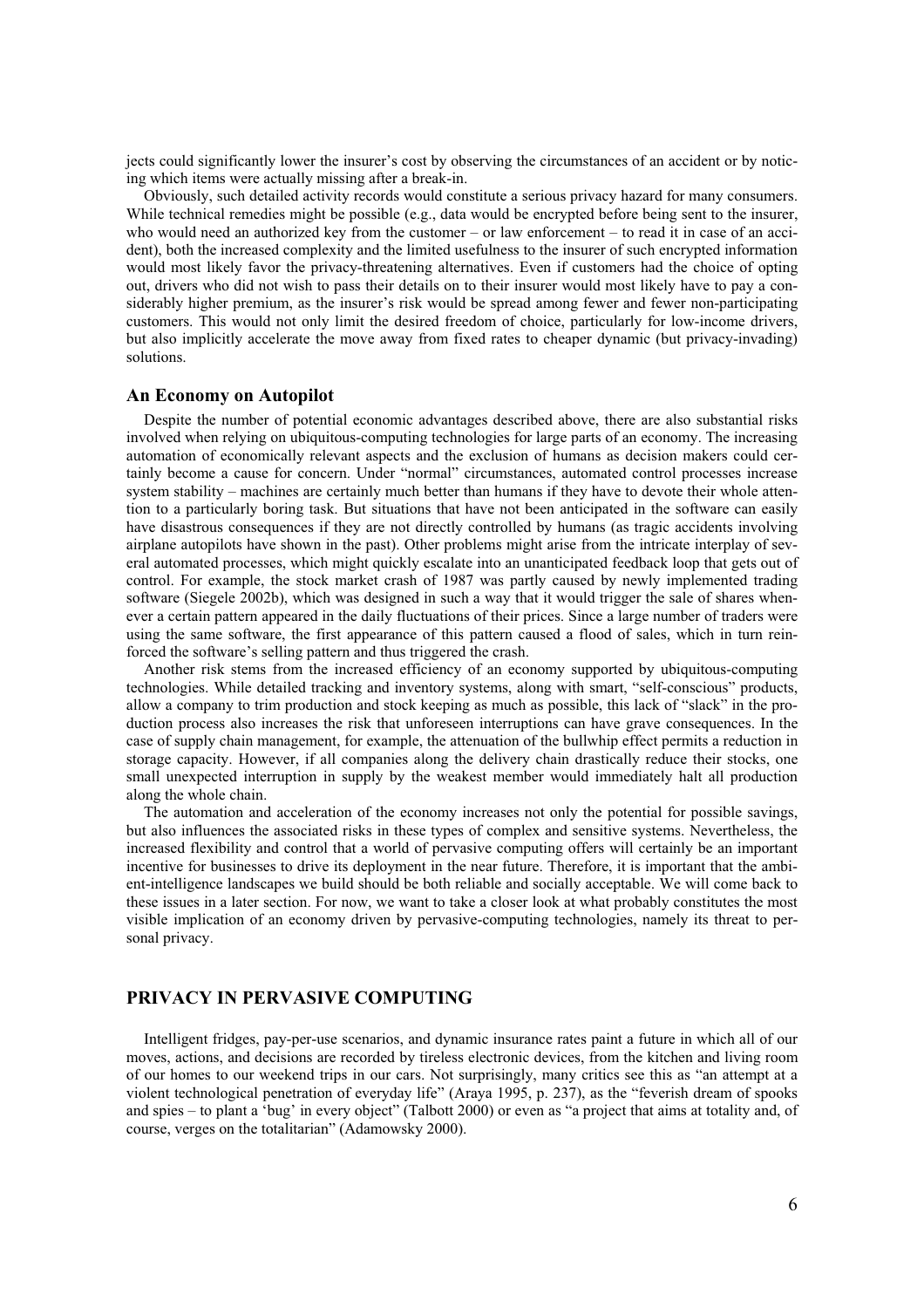By virtue of its very definitions, the vision of ubiquitous computing has the potential to create an invisible and comprehensive surveillance network, covering an unprecedented share of our public and private life: "The old sayings that 'the walls have ears' and 'if these walls could talk' have become the disturbing reality. The world is filled with all-knowing, all-reporting things" (Lucky 1999, p. 19). And with the economic possibilities described above, such a comprehensive coverage seems more likely to be put into place: shopping without participating in comprehensive profiling, buying instead of renting items in a pay-per-use scheme, as well as fixed insurance schemes that do not constantly transmit information to insurers – all of this might become an expensive luxury for well-off citizens, while the population at large must trade in their privacy for increased productivity and market transparency. This might very well be self-inflicted: given the immediate economic returns of consumer loyalty programs or low insurance rates, the rather vague threats of future privacy violations are easily enough ignored. The following sections try to add a differentiated view to this problem, especially with respect to ubiquitous-computing technology, by first examining why personal privacy is desirable, describing when we feel that it has been violated, and then assessing how the deployment of future pervasive-computing systems will affect all that.

## **The Many Facets of Personal Privacy**

Even though critics continue to argue that "all this secrecy is making life harder, more expensive, dangerous and less serendipitous" (Cochrane 2000), privacy is still predominantly seen as a fundamental requirement of any modern democracy (Rotenberg 2001). It is only when people are free to decide what to do with their lives, according to their interests and beliefs, and without fear of repression from their fellow citizens, that the necessary plurality of ideas and attitudes can develop that will prevent society being subjugated under a charismatic leader. Harvard law professor Lawrence Lessig (Lessig 1999) takes this requirement a step further and distinguishes between a number of motives for the protection of privacy in today's laws and standards:

- *Privacy as Empowerment.* Seeing privacy mainly as informational privacy, its aim is to give people the power to control the publication and distribution of information about themselves (Westin 1967). A recent legal discussion surrounding this motivation revolved around the question of whether personal information should be seen as private property (which would entail the right to sell all or part of it as the owner sees fit) or as intellectual property (which would entitle the owner to certain inalienable rights, preventing him for example from selling the rights to his own name to anybody else).
- *Privacy as Utility.* From the viewpoint of the person involved, privacy can be seen as a utility providing more or less effective protection against nuisances such as unsolicited phone calls or emails. This view probably best follows Brandeis' definition of privacy as "The right to be left alone," where the focus is on minimizing the amount of disturbance for the individual (Warren and Brandeis 1890).
- *Privacy as Dignity.* Dignity not only entails being free from unsubstantiated suspicion (for example being the target of a wire tap, where the intrusion is usually not directly perceived as a disturbance), but also focuses on the equilibrium of information available between two people: as in a situation where you are having a conversation with a fully dressed person when you yourself are naked, any relationship where there is a significant information imbalance will make it much more difficult for those with less information about the other to keep their composure.
- *Privacy as a Regulating Agent.* Privacy laws and moral norms to that extent can also be seen as a tool for keeping checks and balances on the powers of a decision-making elite. By limiting information gathering of a certain type, crimes or moral norms pertaining to that type of information cannot be effectively controlled.

Depending on what kind of motives one assumes for preserving privacy, ubiquitous-computing technology can become the driving factor for changing the scope and impact of privacy protection as it exists today, and creating substantially different social landscapes in the future. This is because ubiquitouscomputing technology influences two important design parameters relating to privacy: the ability to monitor and the ability to search (Lessig 1999).

## **Pervasive Computing and Surveillance**

The conscious observation of the actions and habits of our fellow men is as old as mankind itself. However, observations using automated systems differ from our nosy neighbors in one important aspect: while in the "good old days", anything out of the ordinary would attract the attention of our fellow citizens, it is now the ordinary, the everyday routine, that can be (and often is) the sole focus of tireless computerized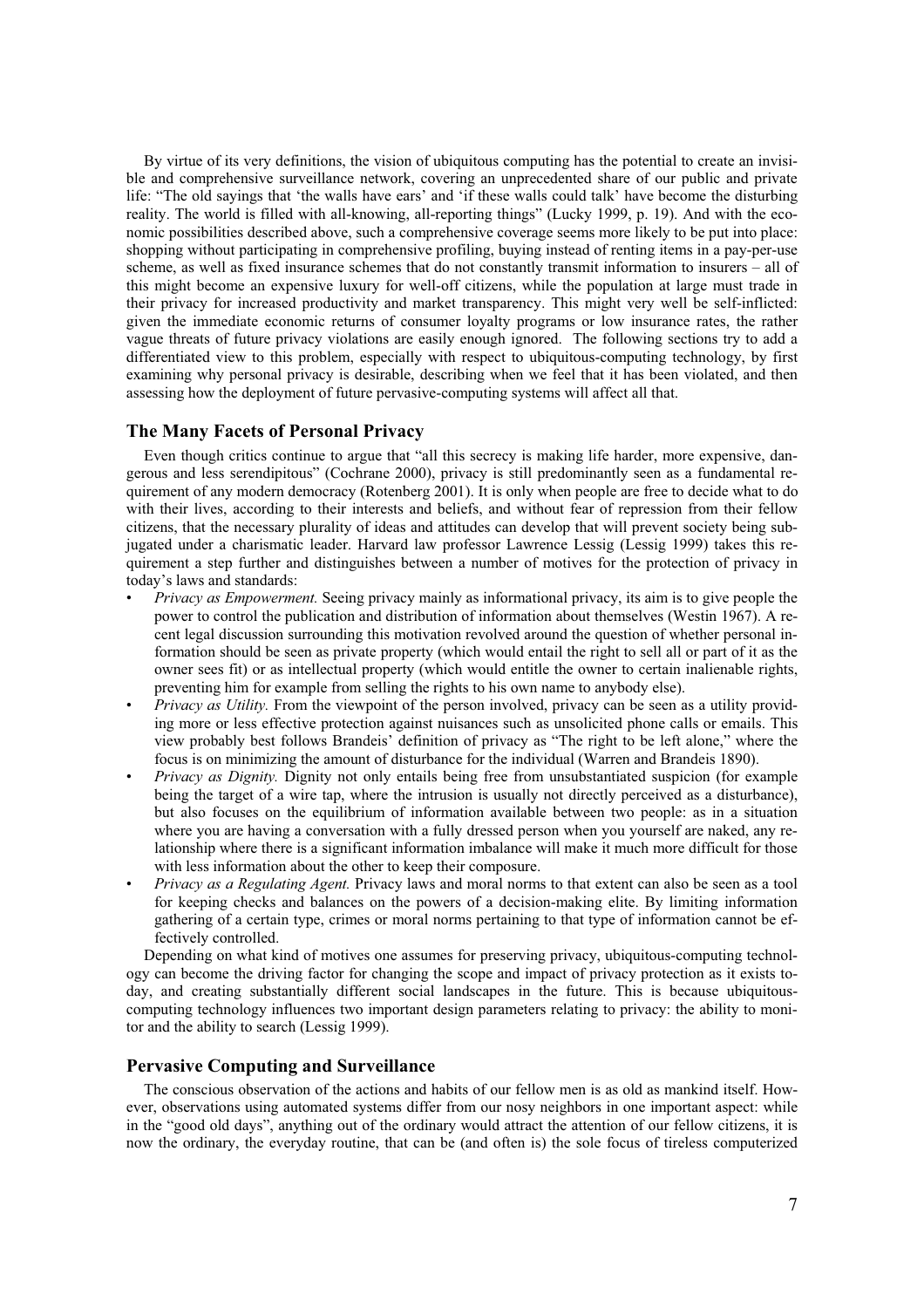monitoring. With ambient–intelligence technologies, today's monitoring capabilities can obviously be extended far beyond credit-card records, call logs, and news postings. Not only will the spatial scope of such monitoring activities be significantly extended in ambient-intelligence landscapes, but their temporal coverage will also greatly increase: starting from pre-natal diagnostics data stored on babies' hospital smart cards, to activity patterns in kindergarten and schools, to workplace monitoring and senior citizen's health monitoring.

Such comprehensive monitoring (or surveillance) techniques create new opportunities for what MIT professor emeritus Gary T. Marx calls border crossings: "Central to our acceptance or sense of outrage with respect to surveillance ... are the implications for crossing personal borders" (Marx 2001, p. 158). He goes on to define four such border crossings that form the basis for perceived privacy violation:

- *Natural Borders.* Physical borders of observability, such as walls and doors, clothing, darkness, and also sealed letters and phone conversations. Even facial expressions can represent a natural border against the true feelings of a person.
- *Social Borders.* Expectations with regard to confidentiality in certain social groups, such as family members, doctors, and lawyers. This also includes the expectation that your colleagues do not read personal fax messages addressed to you, or material that you leave lying around the photocopier.
- *Spatial or Temporal Borders.* The expectation by people that parts of their lives can exist in isolation from other parts, both temporally and spatially. For example, a previous wild adolescent phase should not have a lasting influence on the current life of a father of four, nor should an evening with friends in a bar influence his coexistence with work colleagues.
- *Borders due to Ephemeral or Transitory Effects.* This describes what is best known as a "fleeting moment," a spontaneous utterance or action that we hope will soon be forgotten or old pictures and letters that we put out in our trash. Seeing audio or video recordings of such events subsequently, or observing someone sifting through our trash, would violate our expectations of being able to have information simply pass away unnoticed or forgotten.

Putting pervasive-computing systems into place will most certainly allow far greater possibilities for such border crossings in our daily routines. Consider the popular vision of a wearable "memory amplifier" (Mayo 2001; Rhodes 1997), allowing its wearer to constantly record the events of her daily life in a lifetime multimedia diary. While at first sight such technology promises assistance to those of us who frequently tend to forget small details, it also has substantial consequences for our privacy borders stemming from ephemeral and transitory effects: any statement I make during a private conversation could potentially be played back if my conversation partner gave others access to her multimedia diary. Even if this information were never disclosed to others, the very thought of dealing with people who have a perfect memory (and thus would never forget anything) would probably have a considerable effect on our interpersonal relationships.

The problem of spatial and temporal borders, on the other hand, is well known from the field of consumer profiles. Although such profiles are often the subject of public debate, the social and legal attitudes towards them have, until now, been relatively relaxed. Consumer acceptance is also much higher than the frequent negative news coverage might indicate, mostly because their negative consequences are often perceived as being rather minor (such as unsolicited spam) compared to their advantages (e.g., monetary incentives in the form of discounts or rewards). However, there are well-known risks associated with profiles, and their adoption as the basis for pervasive computing would only exacerbate such problems. Besides the obvious risk of accidental leaks of information (O'Harrow 2001), profiles also threaten universal equality, a concept central to many constitutions, basic laws, and human rights, where "all men are created equal" (USA 1998). Even though an extensively customized ambient-intelligence future where I only get the information that is relevant to my profile holds great promise, the fact that at the same time a large amount of information might be deliberately withheld from me because I am not considered a valued recipient of such information, would constitute a severe violation of privacy for many people.

Applying ubiquitous-computing technology in areas with primarily social borders – for example where a close social group interacts only among itself, such as families (Nagel *et al.* 2001; Westerlund *et al.* 2001) or co-workers – might appear to alleviate some of the above concerns. Most participants would already share close relationships and tend to know a great deal about each other, without needing a system to compile a profile of their communication partner. Such systems, however, also raise the ante as to what type of information they handle. While a communication whiteboard for families may facilitate social bonding between physically and temporally separated members, it would also increase the risk of unwanted social border crossings by accidentally allowing Mum to read a message you left for your sister, or a visiting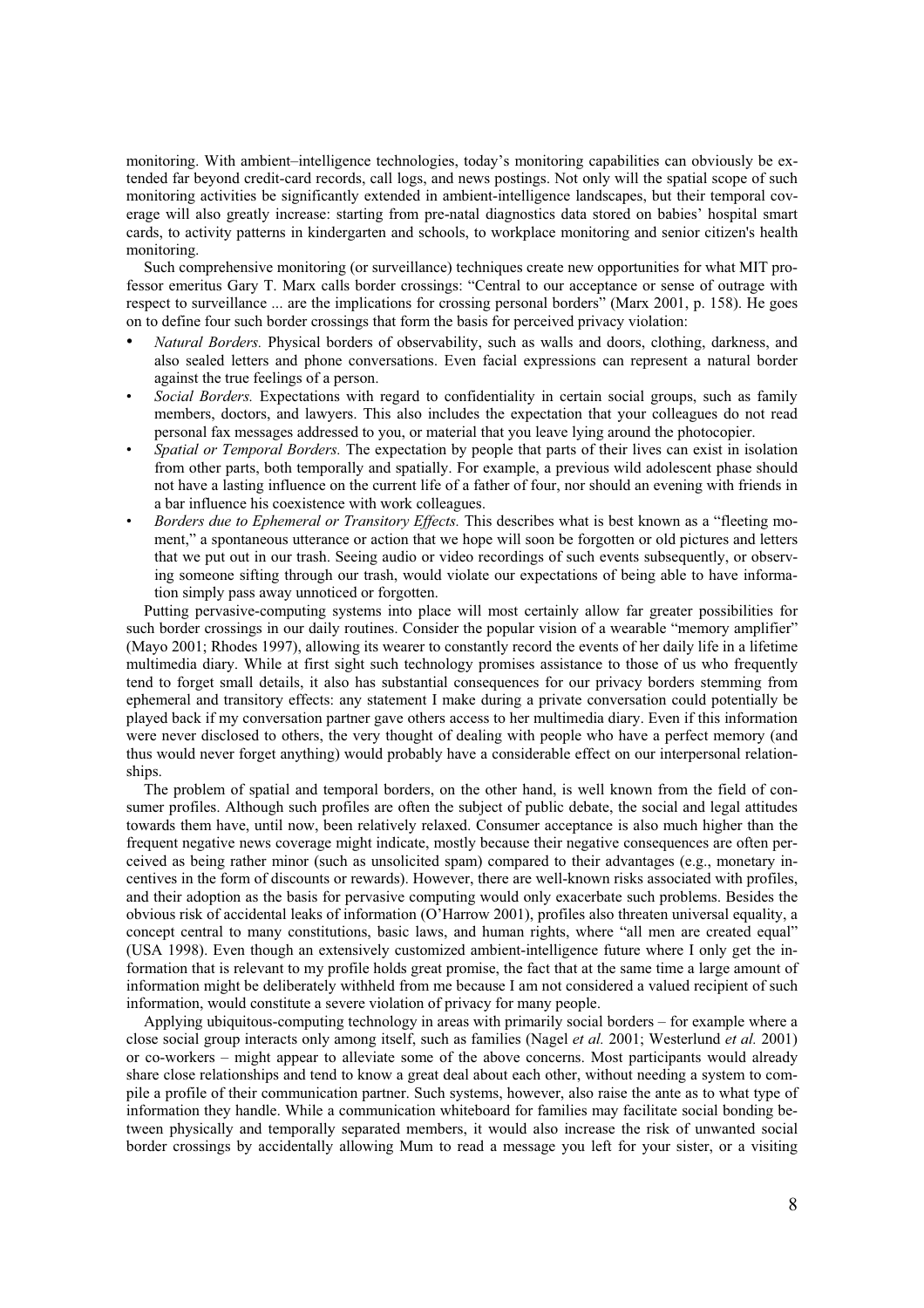friend to be recorded in the house activity log even though you told grandma you would spend the weekend alone.

Natural borders, then, might be the easiest to respect when designing pervasive-computing systems. Here, the concept of surveillance is well known and usually fairly straightforward to spot, after all: if others are able to watch your actions behind closed doors, they are most certainly intruding on your privacy. Proponents of wearable computing systems often cite the fact that information could both be gathered and stored locally (i.e., on the user's belt, or within her shirt) as a turnkey solution for privacy-conscious technologists (Rhodes *et al.* 1999). Border crossings, however, are not only about who does something, but also what is happening. Even though a context-aware wearable system might keep its data to itself, its array of sensors nevertheless probe deep into our personal life, and the things they might find there could easily startle (and trouble) us, once such systems start anticipating our future actions and reactions. The feeling of having someone (or something) constantly looking over our shoulder and second-guessing us would certainly constitute a natural border crossing for most of us. And the temptation of law enforcement subpoenaing such information not only to determine your physical data (were you at the crime scene?) but also to guess your intentions (by assessing the data feed from our body sensors) would certainly motivate legislation that would make the deletion of such information a crime, just as recent legislation against cybercrime (Council of Europe 2001) does for computer log files.

## **The Power of Searching and Combining Information Bits**

All these examples serve to show that ambient-intelligence landscapes, even when created for the greater good and with the best of intentions, will run a high risk of involuntarily threatening the personal borders that separate our private and public lives, simply because their monitoring capabilities will facilitate more of the border crossings described above. However, whether such crossings ultimately occur, given the opportunities created, will depend very much on the type of searching capabilities such pervasive-computing systems might offer.

Search technology is traditionally a topic in the fields of information retrieval or databases, rather than that of pervasive computing. However, the chances are high that such technology will be a basic building block of future ambient-intelligence landscapes, as many of the envisioned applications in the field require precisely these capabilities. An automated diary collecting 24/7 audio and video data would not be much use unless it was combined with powerful search and retrieval technology that allowed us to comb large amounts of data for very specific information. And the ability to combine different information sources, especially large, innocuous ones such as walking patterns or eating habits, is the backbone of any "smart" system, which must make the best use of a large variety of different sensor input to take decisions that make it appear to understand what is happening around us.

Having thus both monitoring and search capabilities at the very core of their architecture, pervasivecomputing systems will very likely provide their developers, owners, and regulators with a significant tool for driving the future development of privacy concepts within society. Depending on the actual systems deployed, some of the motivating aspects of privacy as discussed above might become more or less prominent, thus influencing corresponding legal and social norms. However, as important as privacy is, it is merely the tip of the iceberg that constitutes the social implications of pervasive computing. In the following section we want to explore a bit more of the edges that lurk just below the waterline, where they seem to be of no immediate threat but where they could potentially become much more dangerous as the deployment of pervasive computing picks up speed.

## **SOCIAL CHALLENGES AND IMPLICATIONS**

Life without computers is unimaginable for most of us today – embedded processors monitor the condition of high-risk patients around the clock, they control central heating in buildings, air conditioning in tunnels, and they safely guide airplanes between continents. The potential economic benefits of pervasive computing are certainly key factors for the further proliferation of information technology, such as novel indoor and outdoor positioning systems, ubiquitous communication platforms, and unobtrusive monitoring installations. This technology will form and shape the foundations of future ambient-intelligence landscapes.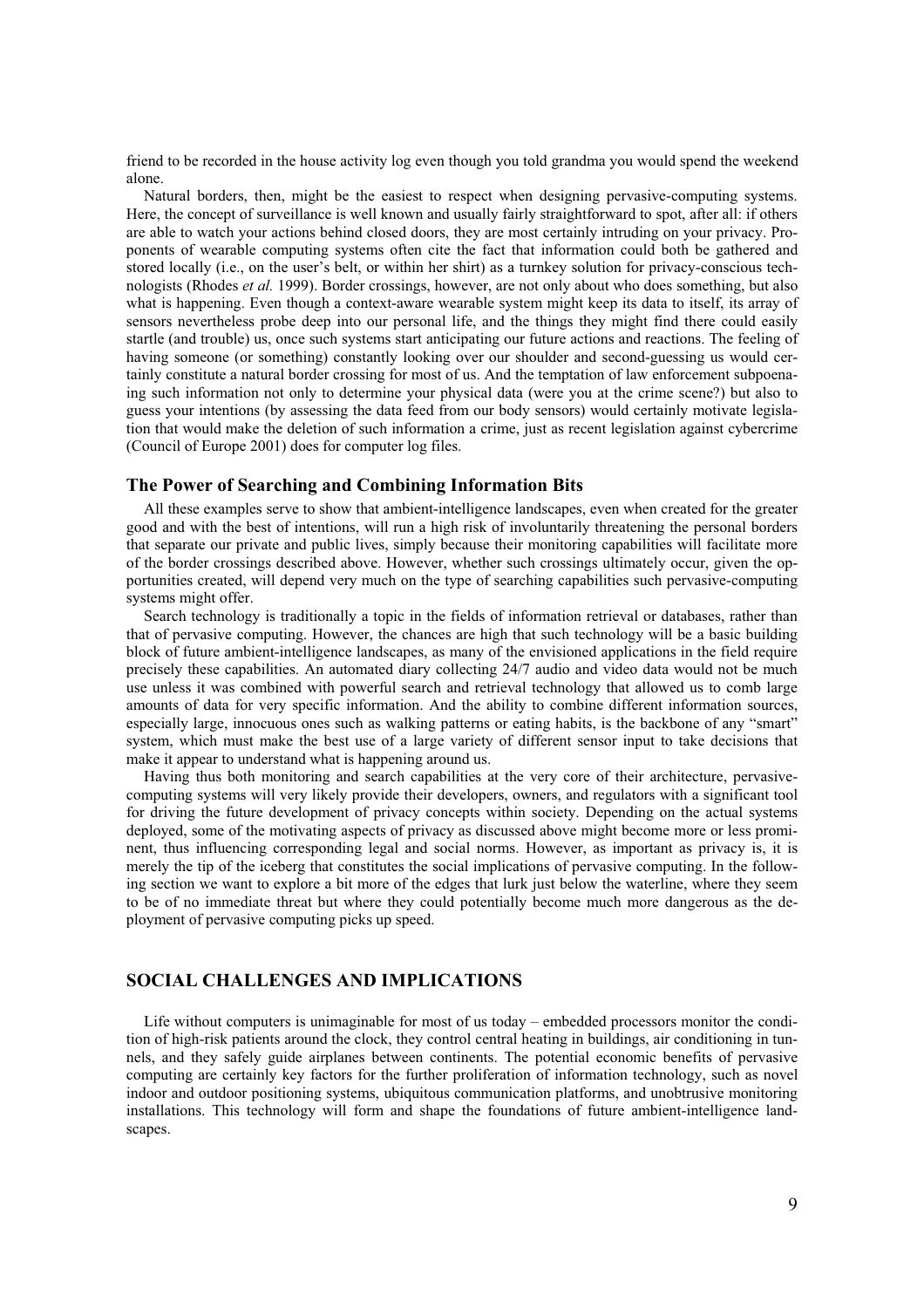As more and more objects and environments are being equipped with ubiquitous-computing technology, the degree of our dependence on the correct, reliable functioning of the deployed devices and microcomputers including their software infrastructures is increasing accordingly. Today, in most cases, we are still able to decide for ourselves whether we want to use devices equipped with modern computer technology (e.g., by choosing manual control for our central heating, or by deciding not to carry a mobile phone if we dislike the constant accessibility its usage implies). But in a largely computerized future, it might not be possible to escape from this sort of technologically induced dependence, which leads to a number of fundamental social challenges for future pervasive-computing systems. Privacy is just one of these challenges, though probably the most prominent one. However, the more thoroughly "computerized" our environment becomes, the more basic attributes of the world we live in will subtly change, such as its reliability, accessibility, and transparency. In the following, we attempt to identify these concerns and try to address additional ethical and social implications of future ambient-intelligence landscapes.

## **Reliability**

The vision of pervasive and ubiquitous computing describes systems that work completely in the background, discreetly and unobtrusively helping us to carry out our tasks. Since our needs and circumstances can change over time, such systems must be able to adapt themselves dynamically to the current situation. In doing so, one crucial basic requirement is reliability in the broadest sense of the word. In addition to ensuring dependability from a technological point of view, a complex and highly dynamic system must also remain manageable and controllable, and must retain the ability to predict (and, to a certain extent, verify) that the system is behaving correctly:

- *Manageability*. It is far from clear that implementing large-scale ubiquitous-computing scenarios involving potentially millions of smart, adaptive devices, is simply a question of scaling up existing toy examples. Will these services and applications still be able to meet their original requirements, even with a massive increase in the number of tiny interacting objects? And, above all, how will we be able to understand and control such a highly dynamic world involving such large numbers of individual objects?
- *Predictability*. Today's technical infrastructures, such as the phone system, television, and electricity, are relatively easy to use, even for people with no special qualifications. This also entails the ability to detect malfunctions: for example, if you lift a telephone receiver and do not hear a dial tone, it is immediately evident that the phone (either the handset or the landline) is not working properly. However, this type of predictability of system behavior can no longer be taken for granted in an ambientintelligence landscape, as systems are expected to function without users noticing their presence. This will make fault detection and diagnosis fundamentally difficult, especially for the layman (Estrin *et al.* 2002). Additionally, users might continue to rely on a failed service (e.g., an automated backup service or the self-diagnostics of a smart product) without noticing, thus increasing the damage done until the problem is finally discovered.
- *Dependability.* Incorporating computing and communication technology into everyday artifacts requires ever-decreasing form factors and minimal energy consumption. This makes it difficult to use hardware redundancy in such systems, even though their envisioned unobtrusive and ubiquitous use implies much harsher surroundings than, say, an everyday indoor environment. This calls for alternative concepts and mechanisms in order to overcome service interruptions and device failures, such as an explicit diversification of system functions. Such a diversification can be achieved by providing fully independent ways of carrying out the same task, preferably based on separate sets of system resources wherever feasible. A communications connection, for instance, can be diversified if the system provides different communications mechanisms in parallel, such as GSM, Bluetooth, and wireless LAN.

The power outages that affected not only large parts of the USA and Canada but also Italy and some other countries in 2003 have demonstrated our dependence on existing technical infrastructures, in this case the power grid. With the constant goal of saving costs, any industry-built pervasive-computing infrastructure will run a high risk of forgoing safety for the sake of efficiency, resulting in brittle systems that will work only sporadically.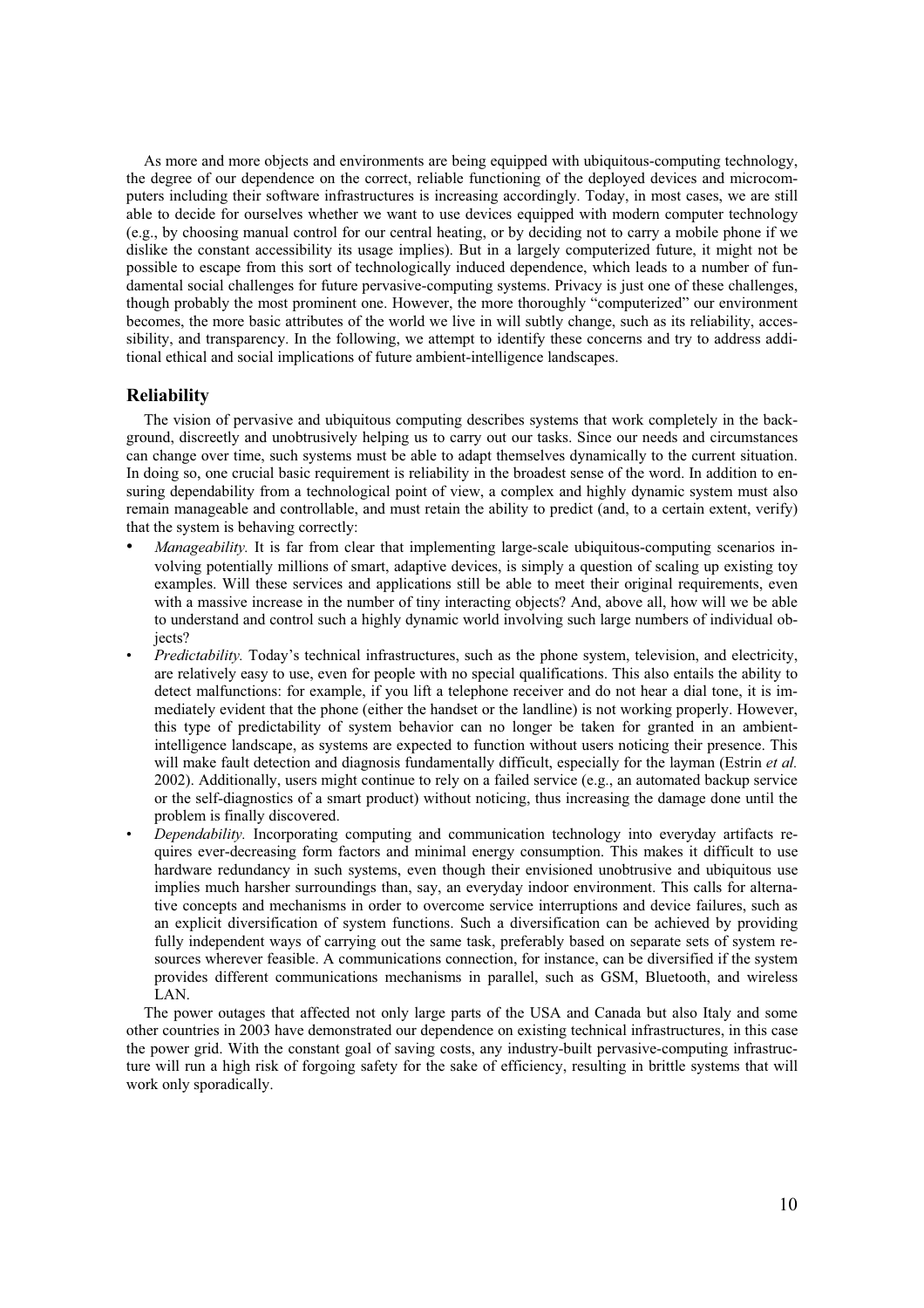## **Delegation of Control**

In order to minimize the need for human intervention in complex, highly dynamic environments, new concepts for delegating control are necessary – automatic processes should take care of routine tasks in a dependable manner, but also provide accounting mechanisms for monitoring complex control flows. Control and accounting mechanisms are important tools for determining who is in control of an autonomous system, and who is responsible if something goes wrong. At the same time, however, the autonomy of artifacts is also limited by their reliance on the technical infrastructure:

- *Content Control.* If smart objects provide information about themselves, this raises the question of who guarantees the objectivity and accuracy of the statements made. For example, smart products might be used to tie customers more closely to traders by recommending they purchase other goods produced by that same trader. In a certain sense, smart objects are becoming media representing a particular "ideology" (e.g., that of the product's manufacturer, or the politically motivated opinion of a consumer protection organization). Could a consumer protection institute use its own electronic directory to map a smart product label onto information other than that which the producer intended (for example, to warn of allergies to ingredients)? And maybe more importantly: who will decide what a smart toy tells the children, potentially shaping the children's opinions without their parents' knowledge? Tempting children to buy additional toys would only be the most obvious strategy  $-$  a much more serious threat would be the moral values induced by smart toys during play.
- *System Control.* It is similarly conceivable that automobiles or other products, as components of a pervasive-computing network, would no longer feel completely "loyal" to their owners, but would instead enforce the guidelines of insurance companies, manufacturers, or the judiciary. For example, a smart car might refuse to open the door for its driver because he or she has stopped in a no-parking zone. But when should an intelligent device obey human orders, and when should it follow its own "convictions"? While such a no-parking system might be desirable for congested cities, some kind of manual override mechanism would obviously be needed for emergency situations, e.g., when rushing a seriously injured person to hospital (and trying to park in front of it). Even if a system were designed to only make suggestions, it would still find itself treading a fine line between inspiration and frustration, between obliging helpfulness and pig-headed patronization (Satyanarayanan 2001).
- *Accountability.* If autonomous objects such as the previously mentioned smart doll start taking decisions on their own (e.g., buying new clothes), legal guidelines need to be drawn up in order to resolve who is ultimately responsible for these business transactions. Smart assistants might order unwanted plane tickets, smart fridges excessive amounts of food – in both cases the automated system might have performed according to specification, though neither the original programmers nor the layman user would be able to understand its reasoning. Providing the user with a detailed explanation of completed transactions is only part of the solution, especially when monetary damages are involved. It may look appealing to simply shift the responsibility and liability onto the end user by changing the license agreements of smart objects accordingly in the small print, but it is questionable whether such a procedure would prove tenable if taken to court.

Similar discussions involving the questions of accountability and content control are already taking place in the context of the World Wide Web. For example, questions regarding the right to possess and use certain prestigious domain names (Bitlaw 2000; Domain Name Handbook 2003) can be compared to the issue of content control (i.e., who is allowed to resolve a certain URL stored in the RFID tag of a product), while national laws trying to control digital copyright as well as freedom of speech (EFF 2003) might already set standards regarding the future "freedom" of smart devices to obey their owners.

#### **Social Compatibility**

Another fundamental challenge for pervasive-computing systems is their social compatibility. If we, as humans, want to be capable of participating in highly dynamic systems, their parameters will have to be adjusted accordingly. System behavior relating to particular aspects should retain a certain transparency and inertia, allowing humans to detect and adjust to changes. On the other hand, it should also be taken into account that an all-encompassing ambient-intelligence landscape must also meet the needs and requirements of as broad a section of society as possible, especially if participation is practically mandatory.

*Transparency*. With the pay-per-use model discussed above, perusing an ambient-intelligence environment might incur a large number of micropayments, e.g., for bus or theater seats we have sat on,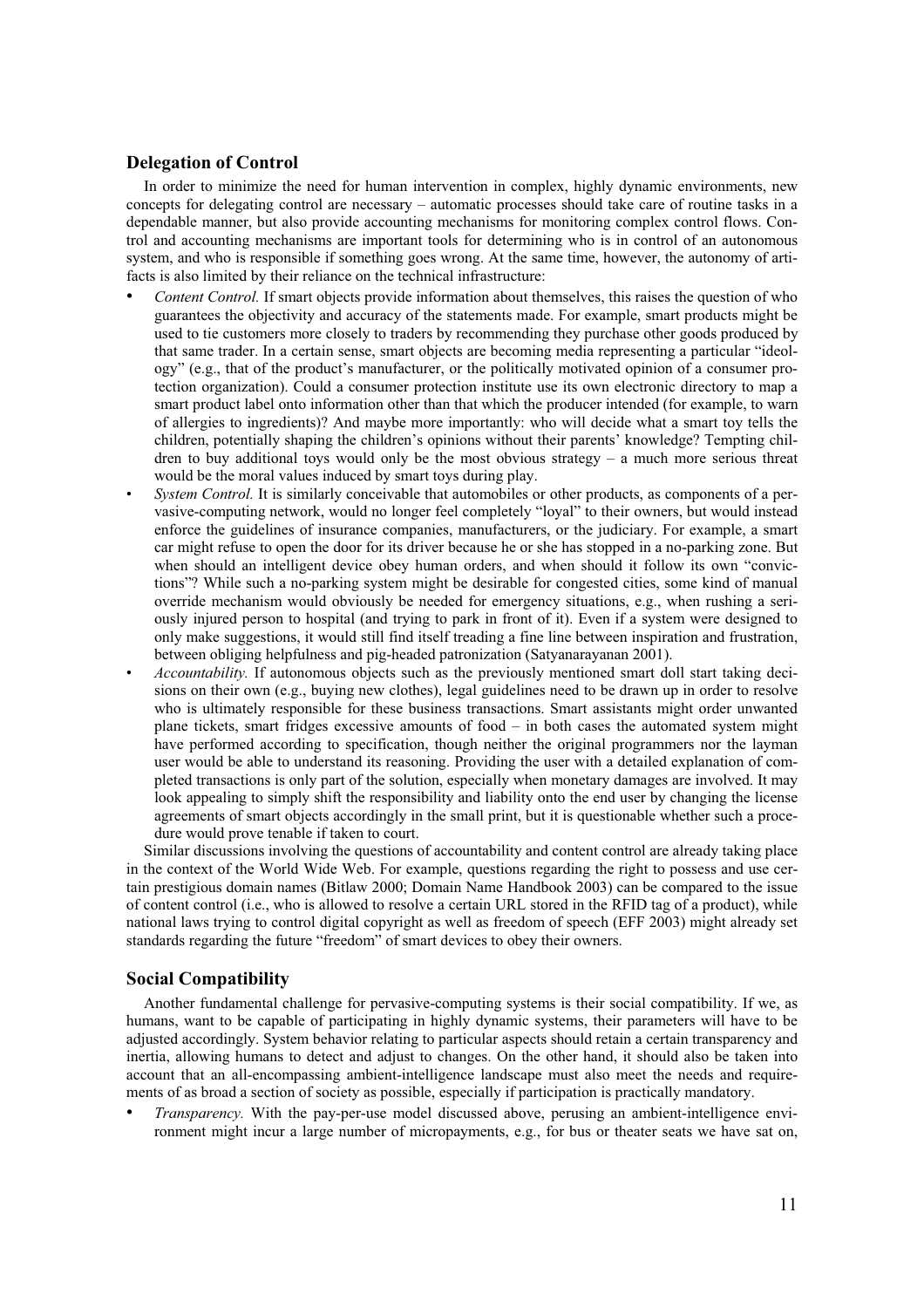pages of books or newspapers we have read, or clothing we have worn. Irrespective of technical feasibility, this prompts the question of how we could keep track of the resulting number of short-term contracts and the countless associated micropayments, let alone retrospectively check the legitimacy of these transactions. Not only would it be extremely tedious and unrealistic to manually check thousands of transactions, it is also questionable to what extent inappropriate items could be identified and rejected, and to what extent legitimate payments could be unambiguously and indisputably allocated to the responsible party. Dynamic insurance rates that vary according to the style of driving (as discussed in an earlier section) constitute another example of a potential loss of transparency, especially if the underlying assessment methods changed dynamically with no warning, or if they were unknown or too complicated to be understood by the user.

- *Knowledge Sustainability.* Most information in our everyday life today remains valid for an extended period of time, e.g. food prices in our favorite supermarket, or prices for public transport. It is this inertia of information that permits us to use acquired knowledge and prior experiences to cope with future situations and tasks. In a highly dynamic world, the sustainability of knowledge risks being lost – an experience that was valid and useful one minute could become obsolete and unusable the next. Such a loss or accelerated devaluation of long-term experiences could, in the long term, contribute to an increased uncertainty and lack of direction for people in society.
- *Fairness.* Detailed cross-marketing based on pervasive computing promises tailor-made offers that virtually eliminate unwanted advertisements. However, a specific offer may be withheld from a particular consumer for one of two reasons: either the offer was not worth the consumer, or the consumer was not worth the offer. David Lyon, Professor of Sociology at Queen's University in Canada, calls this process "social sorting" – "Categorizing persons and groups in ways that appear to be accurate and scientific, but which in many ways accentuate differences and reinforce existing inequalities" (Lyon 2001, p. 174). People not matching a certain 'desirable' profile might have to pay much higher prices, as they do not qualify for any of the existing discounts, which might in turn reinforce the non-matching patterns.
- *Universal Access.* The natural interfaces envisioned in ubiquitous-computing scenarios certainly have the opportunity to overcome many of today's accessibility problems, such as the small screens and keypads of modern mobile phones that often prevent elderly people from using them (Gonçalves 2001). Many projects in the field target elderly and physically disabled people in particular, for example with electronic "memory aids," reading aids and navigation systems (Makris 2001), which might pave the way for a universal design (Stephanidis 2001) that considers the needs of minorities and marginal groups early on in the design stage. Intelligent interfaces and the concept of ubiquitous information access are often seen as key developments for bridging the digital divide, where different sections of the population have different abilities to participate in the information society. However, having more information opportunities does not necessarily mean more justice or freedom, simply because the potential dependencies and opportunities for manipulation would be so numerous they could overwhelm individuals, making it even more difficult to assess the trustworthiness of the information's source. Information that was uncritical or sponsored by advertisers (and therefore one-sided) could become available free of charge, while independent, high-quality information would cost money, thus widening the digital divide even further. Since ubiquitous computing is not just about information itself, but is inherently linked to real-world objects, these new means of access and content control could easily lead to the digital divide becoming a real and perceivable rift in our everyday lives.

In history, the development of regulatory, social, and ethical standards tends to lag considerably behind the rapid proliferation of pioneering technological inventions, as was the case with the invention of the assembly line and mass production at the beginning of the 20th century, and with the appearance of the global Internet in the 1980s, for example. In an emerging future of pervasive-computing systems, one exciting question is whether we will be aware of the impending pitfalls and tackle them in an early (design) phase, where we still have the means to shape the envisaged systems according to fundamental social and ethical requirements, or if there is a need for yet another social revolution that subsequently brings about necessary adaptations by force.

#### **Acceptance**

The fundamental paradigm of pervasive and ubiquitous computing, namely that computers disappear from the user's consciousness and recede into the background, is sometimes seen as an attempt to have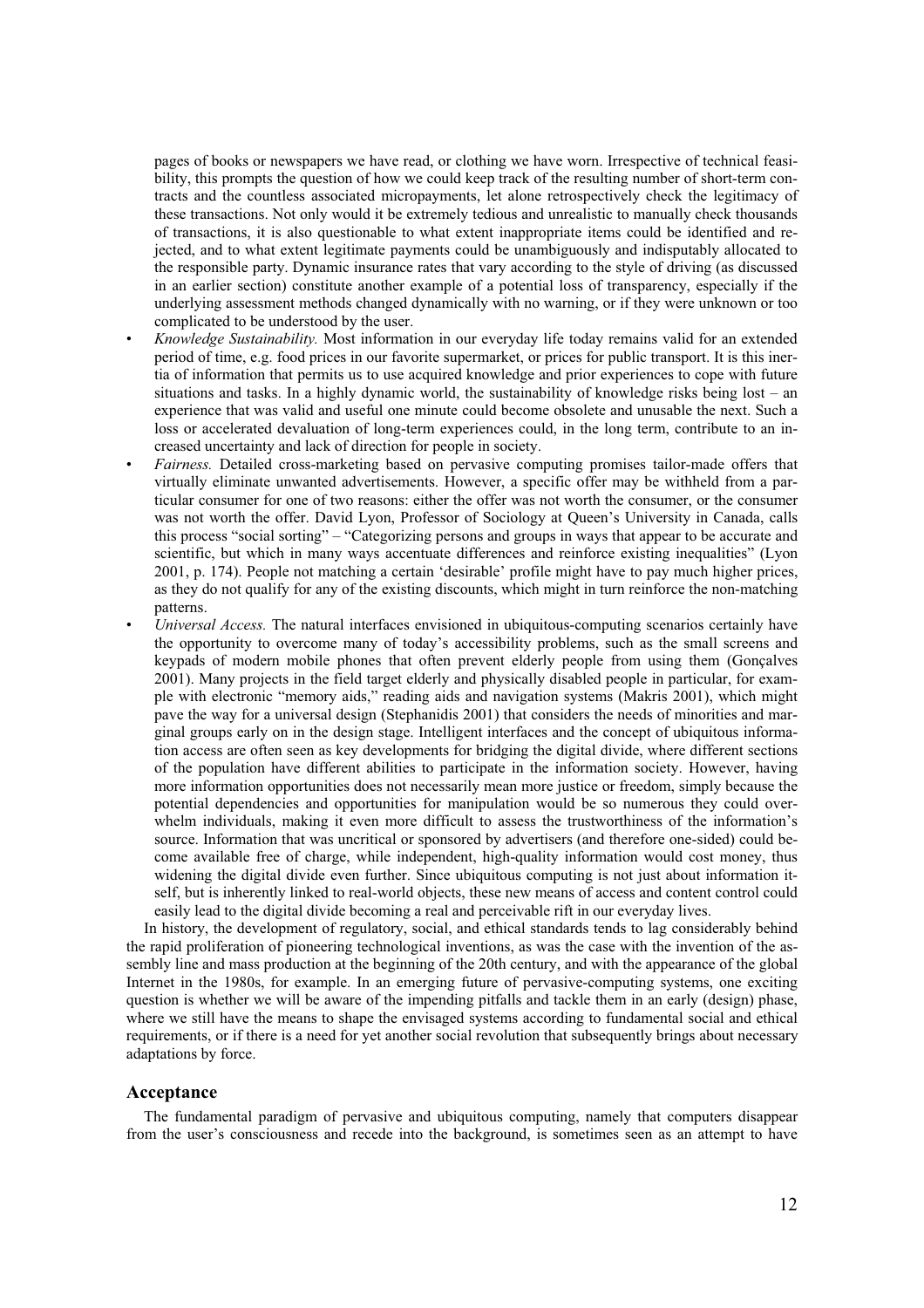technology infiltrate everyday life unnoticed by the general public in order to circumvent any possible social resistance (Araya 1995, p. 236). Yet beyond any perceived sinister motives (which might be easy enough to counter), a widespread public acceptance of ubiquitous computing also rests on issues of an almost philosophical nature, such as the fundamental nature of smart objects or our changing relationship with our environment.

- *Feasibility and Credibility.* Many philosophers and social scientists identify a prevailing self-confident and technophile attitude among scientists in the field of pervasive computing (Adamowsky 2003), where the non-critical anticipation of future technological developments almost attains the characteristics of a metaphysical prophecy. Others doubt the credibility of the envisioned scenarios, e.g., when ubiquitous computing is said to simplify our lives, help us save time, and relieve us of laborious tasks. While this assertion has been constantly repeated throughout the twentieth century by the consumer goods industry, adding "smart machines" everywhere will not help to overcome the existing pattern of hurry, rush, stress, and separation from other people, but will only increase their efficiency (Winner 1999). Such criticism may build up and induce a serious credibility gap, reducing the acceptability of ubiquitous computing technologies.
- *Artifact Autonomy.* Networked everyday objects embedded in an ambient-intelligence landscape lose part of their autonomy and, with this, exhibit an increased dependence on the infrastructure. For users, this reduces the "object constancy" of the objects that surround them, as the example of electronic books made from smart paper shows: reading such a book may presuppose a regular connection to a server (license server, accounts server, etc.). Because of this, it appears to be more error-prone and less autonomous than a "normal" book, which can always be read, whereas the electronic one can only be read if the infrastructure is functioning.
- *Impact on Health and Environment*. It is hard to predict the impact that a large-scale use of ubiquitous computing and communication technology would have on our environment in terms of raw material consumption, energy consumption, and disposal. For example, if all supermarket goods were equipped with smart labels in the future, billions of these tiny and individually quite harmless chips would end up in the household garbage. On the other hand, the remote identification capability provided by smart labels would enable information on products to be made available throughout their entire lives, permitting the different materials in waste products to be efficiently identified and separated. It is also not yet fully understood whether, and to what extent, electromagnetic radiation (e.g., produced by wirelessly communicating smart objects) could affect our physical health. A vision involving myriads of everyday objects and wearable "information appliances" that communicate wirelessly with each other thus gives due cause for concern, as its potential adverse environmental effects could permanently influence the lives of future generations (Hilty *et al.* 2003).
- *The Relationship between Man and the World.* From a philosophical point of view, the vision of ubiquitous computing fundamentally changes the environment in which we live: "By this weaving of extensions of ourselves into the surroundings, significant parts of the environment lose important aspects of their otherness and the environment as a whole tends to become more and more a subservient 'artifact'. This artifact, which the world immediately surrounding us becomes, is almost entirely 'us' rather than 'other'. In this sense, the surrounding world has almost disappeared." (Araya 1995). Similarly, Adamowsky stipulates that our inability to handle the physical world in a flexible enough way will force us to replace it by digital surrogates – equivalents of particular aspects of the real world in the digital world, implemented in the form of models, simulations, and virtual counterparts – which will ultimately lead to a transformation, dislocation, substitution, and the loss of fundamental properties relating to the world (Adamowsky 2000).

Dryer *et al.* conducted two empirical studies to examine the theoretical relationships between system design for mobile computing, human behaviors, social attributions, and interaction outcome. In their conclusion (Dryer *et al.* 1999, p. 674), they express "doubt that our inevitable future is to become a machinelike collective society. How devices are used is not determined by their creators alone. Individuals influence how devices are used, and humans can be tenaciously social creatures." They conclude "Given the importance of social relationships in our lives, we may adopt only those devices that support, rather than inhibit, such relationships." With the substantial amount of skepticism related to technology, such findings seem to counterbalance the immediate threat that a thoroughly computerized future appears to hold. However, apart from personal prejudices, the wide range of social consequences that pervasive computing may have will certainly need to be addressed in future systems and debates. These challenges are of fundamental impor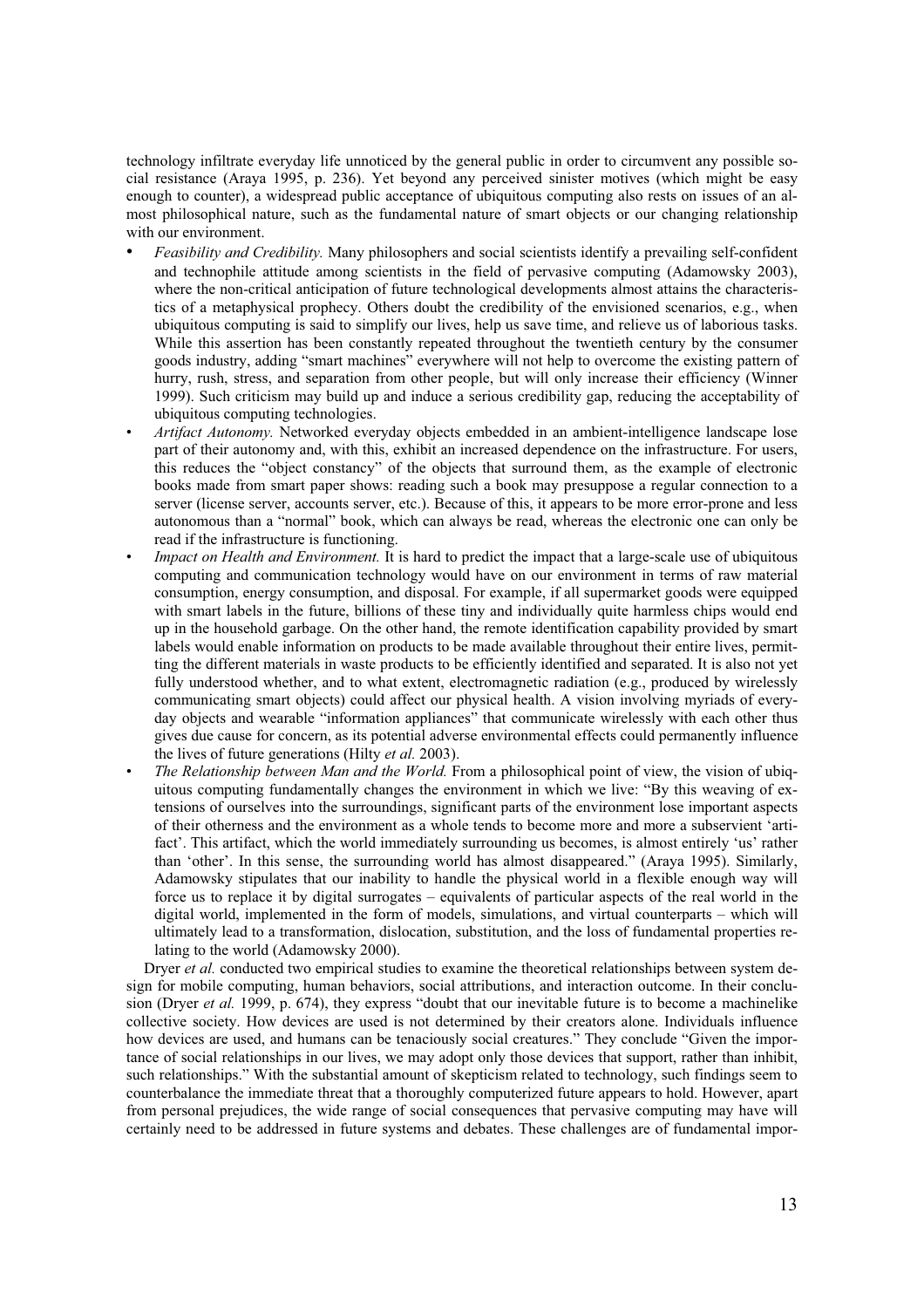tance and may ultimately even have a decisive influence on the large-scale acceptance of ubiquitouscomputing technologies and environments.

## **BRAVE NEW WORLD?**

"Everything will be connected to everything else," but "no one has any idea what all those connections will mean" (Lucky 1999, p.19). This criticism can be taken as a perceived lack of focus when it comes to pervasive-computing applications, but also as a deficiency in terms of understanding the consequences of deploying pervasive-computing systems in the real world: how will we use "smart things" in our everyday lives? When should we switch them on or off? What should smart things be permitted to hear, see, and feel? And whom should they be allowed tell about it? Whether these consequences concern the protection of personal data, the implications for the macro-economy, or social acceptance – developers of pervasivecomputing systems can profit greatly from a careful evaluation of the consequences of such technology within the framework of established concepts from the fields of sociology, economics, and jurisprudence.

Although predicting the future is difficult, if not impossible, the above discussion allows us to guess at a few of the possible implications of wide-scale use of ubiquitous-computing technology: new business models will increase profits, possibly at the expense of safety margins; the balance of political and economic power could shift; economic developments will accelerate and initiate long-term changes in our social values and motives; personal borders could be violated by new surveillance and search technology; and, not least, there is the danger that we will lose confidence in our environment, thus fundamentally and unfavorably changing our attitude towards the world that surrounds us. The intention of this article was to throw light on the interdisciplinary field of pervasive computing, in order better to understand how far these visions can and should influence our everyday lives. By identifying and addressing the great challenges of technical and social change, as well as their environmental sustainability, it may be possible to steer this development in a direction that has more in common with Weiser's optimistic vision of the  $21<sup>st</sup>$  century than with the depressing mix of consumer terror and police state conjured up by Steven Spielberg in his movie "Minority Report" (Dick 1956).

#### **ACKNOWLEDGMENTS**

This work has been partially funded by the Gottlieb Daimler- and Karl Benz-Foundation, Ladenburg, Germany, as part of the interdisciplinary research project "Living in a Smart Environment – Implications of Ubiquitous Computing". The authors also wish to thank Jochen Jagob, TU Darmstadt, Germany, for fruitful discussions on the economic issues.

### **REFERENCES**

- Abowd GD, Brumitt B, Shafer S (eds). 2001. Ubicomp 2001: Ubiquitous Computing. Proceedings Series: Lecture Notes in Computer Science, Vol. 2201, Springer-Verlag, Berlin Heidelberg New York
- Accenture Technology Labs. 2001. Silent Commerce. Available at www.accenture.com/xd/xd.asp ?it=enweb&xd=services/technology/vision/silent\_commerce.xml
- Adamowsky N. 2000. Kulturelle Relevanz. Ladenburger Diskurs "Ubiquitous Computing". Available at www.vs.inf.ethz.ch/events/slides/adamowldbg.pdf
- Adamowsky N. 2003. Smarte Götter und magische Maschinen zur Virulenz vormoderner Argumentationsmuster in Ubiquitous-Computing-Visionen. In: Mattern F (Mattern 2003), pp 231–247
- Ahola J. 2001. Ambient Intelligence. ERCIM News, No 47. Available at www.ercim.org/publication/ Ercim\_News/enw47/
- Akerlof G. 1970. The Market for Lemons: Qualitative Uncertainty and the Market Mechanism. The Quarterly Journal of Economics, 84(3), pp 488–500
- Araya AA. 1995. Questioning Ubiquitous Computing. In: Proceedings of the 1995 ACM 23rd Annual Conference on Computer Science. ACM Press. Available at doi.acm.org/10.1145/259526.259560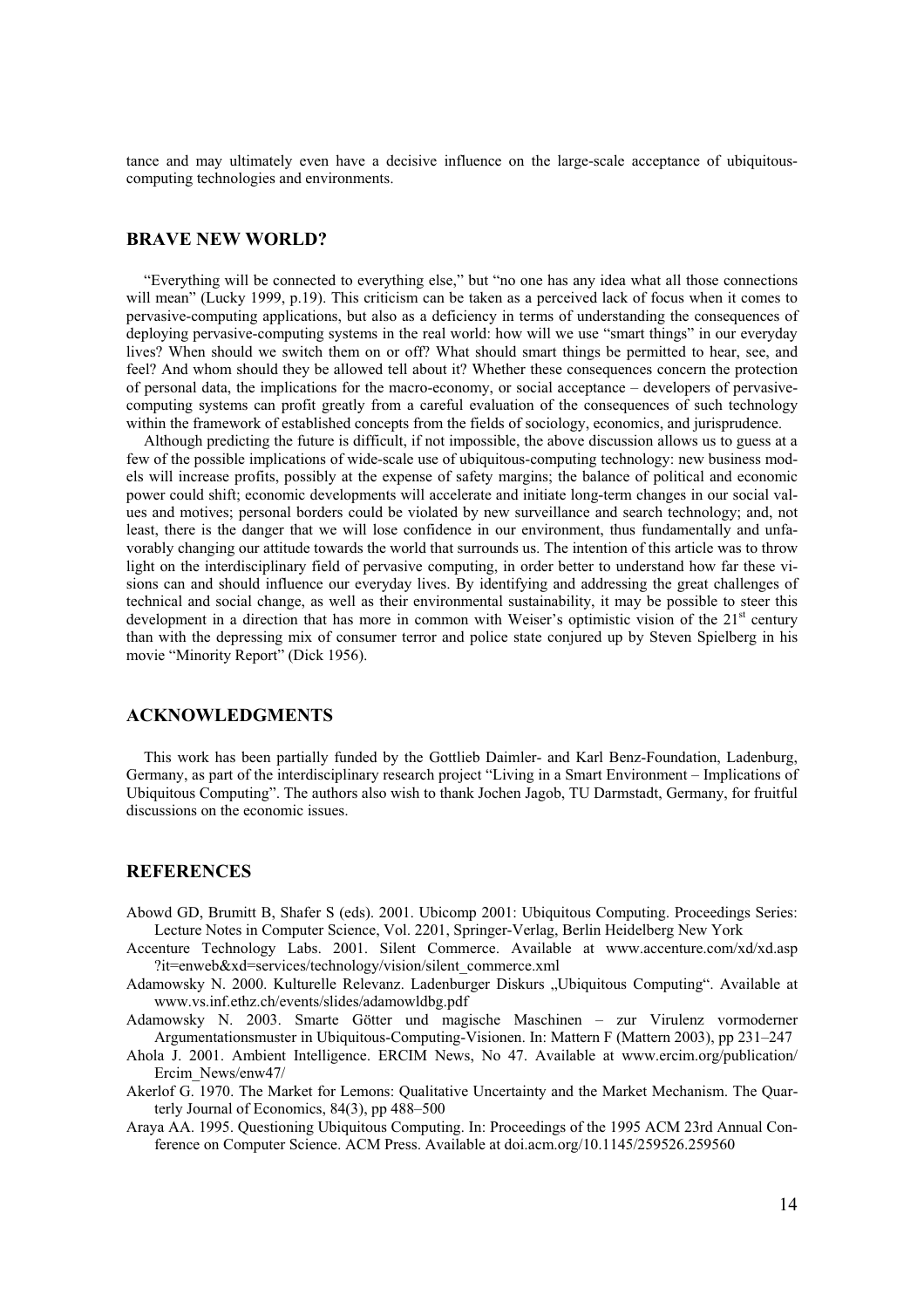Bitlaw. 2000. Some well publicized examples of domain names disputes. See www.bitlaw.com/internet/ domain.html#disputes

Cochrane P. 2000. Head to Head. Sovereign Magazine, pp 56–57, Spring 2000

- Coroama V, Röthenbacher F. 2003. The Chatty Environment Providing Everyday Independence to the Visually Impaired. In: 2nd Int. Workshop on Ubiquitous Computing for Pervasive Healthcare Applications (UbiHealth2003). Available at www.vs.inf.ethz.ch/publ/papers/ubicomp2003-hc.pdf
- Council of Europe. 2001. Convention on Cybercrime. ETS No 185. Available at conventions.coe.int/ Treaty/en/Treaties/Html/185.htm
- Dick PK. 1956. Minority Report. Fantastic Universe, January 1956
- Dryer DC, Eisbach C, Ark WS. 1999. At what cost pervasive? A social computing view of mobile computing systems. IBM Systems Journal, 38(4):652–676
- Domain Name Handbook. 2003. Domain Dispute Index. See www.domainhandbook.com/dd.html
- Electronic Frontier Foundation EFF. 2003. Blue Ribbon Campaign for free speech online. See www.eff.org/br/
- Estrin D, Culler D, Pister K, Sukhatme G. 2002. Connecting the Physical World with Pervasive Networks. IEEE Pervasive Computing – Mobile and Ubiquitous Systems, 1(1):59–69
- Ferguson GT. 2002. Have Your Objects Call My Objects. Harvard Business Review, 80(6):138–144

Finkenzeller K. 2003. RFID-Handbook, 2<sup>nd</sup> edition. John Wiley & Sons, Chichester

- Fleisch E. 2002. Von der Vernetzung von Unternehmen zur Vernutzung von Dingen. In: Schögel M, Tomczak T, Belz C (eds). 2002. Roadm@p to E-Business – Wie Unternehmen das Internet erfolgreich nutzen. Thexis, St. Gallen, pp 124–135
- Gonçalves DJ. 2001. Ubiquitous Computing and AI Towards an Inclusive Society. In: Heller *et al.* 2001, pp 37–40
- Heller R, Jorge J, Guedj R (ed). 2001. Proceedings of the 2001 EC/NSF Workshop on Universal Accessibility of Ubiquitous Computing: Providing for the Elderly, Alcácer do Sal, Portugal, May 2001, ACM Press. See also virtual.inesc.pt/wuauc01/
- Hilty L, Behrendt S, Binswanger M, Bruinink A, Erdmann L, Fröhlich J, Köhler A, Kuster N, Som C, Würtenberger F. 2003. Das Vorsorgeprinzip in der Informationsgesellschaft. Auswirkungen des Pervasive Computing auf Gesundheit und Umwelt. Studie des Zentrums für Technologiefolgen-Abschätzung TA-SWISS, TA 46/2003
- Joshi YV. 2000. Information Visibility and its Effect on Supply Chain Dynamics. Master's Thesis, MIT
- Lee HL, Padmanabhan V, Whang S. 1997. The Bullwhip Effect in Supply Chains. MIT Sloan Management Review, 38(3):93–102
- Lessig L. 1999. Code and Other Laws of Cyberspace. Basic Books, New York NY
- Lucky R. 1999. Everything will be connected to everything else. Connections. IEEE Spectrum, March 1999, p 19. Available at www.argreenhouse.com/papers/rlucky/spectrum/connect.shtml
- Lyon D. 2001. Facing the Future: Seeking Ethics for Everyday Surveillance. Ethics and Information Technology, 3(3):171–180
- Maeder T. 2002. What Barbie Wants, Barbie Gets. Wired Magazine, 10(1):6
- Makris P. 2001. Accessibility of Ubiquitous Computing: Providing for the Elderly. In: Heller *et al.* 2001
- Marx GT. 2001. Murky Conceptual Waters: The Public and the Private. Ethics and Information Technology, 3(3):157–169
- Mattern F (ed). 2003. Total Vernetzt: Szenarien einer informatisierten Welt. Springer-Verlag, Berlin Heidelberg
- Mattern F. 2004. Ubiquitous Computing: Scenarios for an informatized world. In: Zerdick *et al.* 2004
- Mayo RN. 2001. The Factoids Project. Available at www.research.compaq.com/wrl/techreports/abstracts/ TN-60.html
- Moore GE. 1965. Cramming more components onto integrated circuits. Electronics, 38:114–117
- Nagel KS, Kidd CD, O'Connell T, Day A, Abowd GD. 2001. Family Intercom: Developing a Context-Aware Audio Communication System. In: Abowd *et al.* 2001, pp 176–183
- O'Harrow Jr R. 2001. Prozac Maker Reveals Patient E-Mail Addresses. The Washington Post, July 4, 2001
- Reuters. 2003. This DVD Will Self-Destruct. Wired News, May 16. Available at www.wired.com/news/ technology/0,1282,58883,00.html
- Rhodes B. 1997. The Wearable Remembrance Agent: A System for Augmented Memory. Personal Technologies Journal. Special Issue on Wearable Computing, 1:218–224